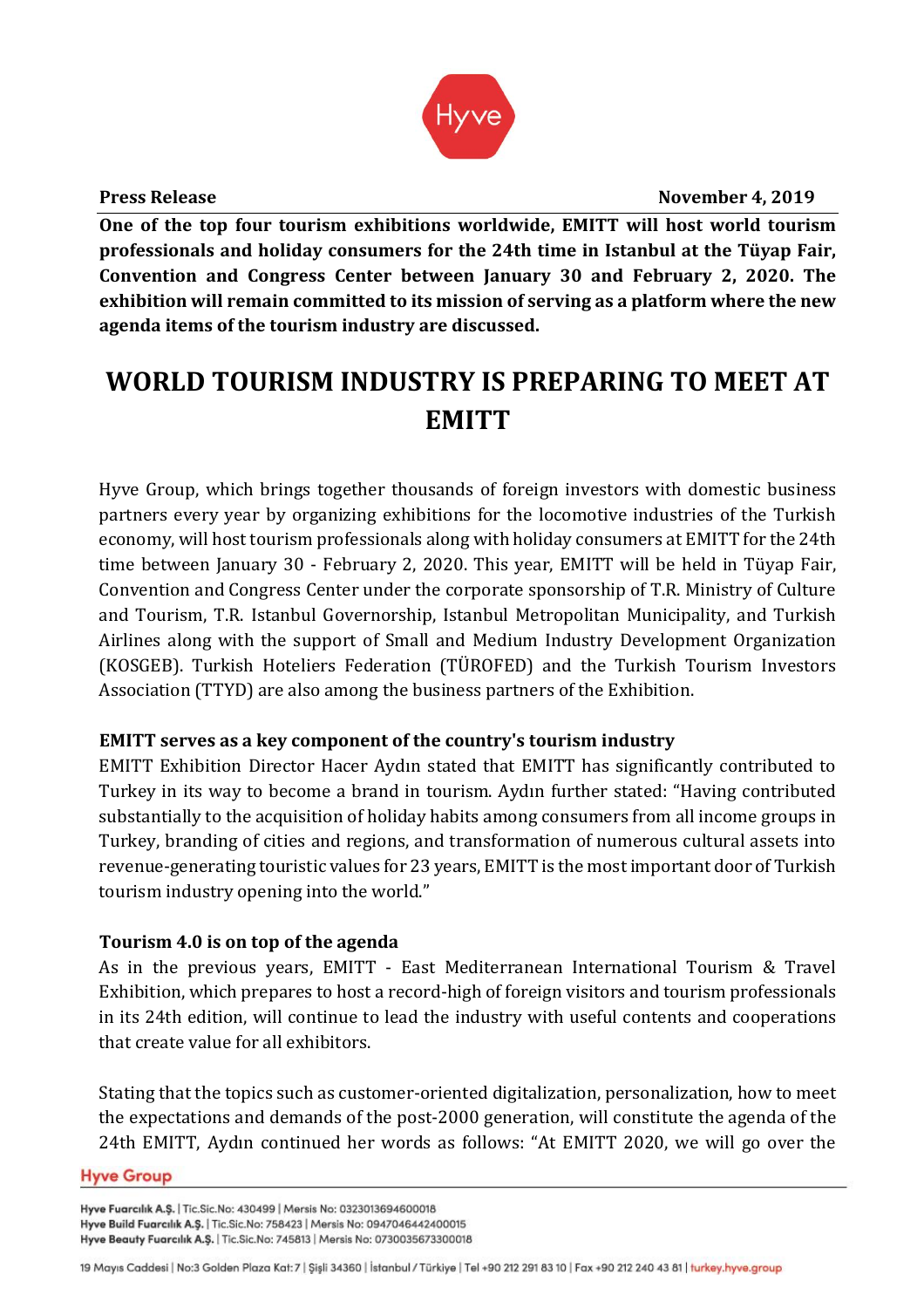

slogan of 'Tourism 4.0' announced by the Ministry of Culture and Tourism in detail. We will thoroughly discuss the topics including the evaluation of brand perception in Turkey, the creation of a roadmap for the country's tourism industry, and finding up-to-date and smart solutions. We will prioritize the needs of tourism consumers while discussing these issues. Moreover, tourism consumers and tourism professionals will be provided with the opportunity to experience at first-hand how virtual reality can be effectively used in tourism in the VR Experience Area developed by the Hyve Group for EMITT 2020."

## **EMITT has an extensive events program**

As in the previous years, presidents of the associations will share their expectations, predictions, and suggestions at the Presidents' Forum of EMITT 2020, which will host industry's leading institutions such as TTYD, TÜROFED, and TÜRSAB. The subjects of "how will the transformation into responsible and sustainable tourism become a reality?" and "what the future will bring to the industry professionals?" will be discussed at length. The days filled with conferences, keynote presentations, workshops, stage shows of domestic and international exhibitors will be waiting for the visitors in the events program that will be held simultaneously with the exhibition. Here are the topics of the events included in the program:

- Presidents' Forum: Opinion Leaders Announce Their Predictions for Tourism in 2020
- What will the Actors Do to Assist in Promoting and Developing Turkish Tourism on Its Course to Become a Global Brand?
- Global and Local Trends That Made Their Marks in Tourism
- How will the Transformation into Reliable, Sustainable and Accessible Tourism Become a Reality?
- A Journey to the New Era of Turkish Tourism
- Increase the Performances of Your Digital Sales Channels
- Decoding Generation Z
- Are Influencers Just a Fad or An Effective Solution?
- Tourism Moves for Destination Marketing by Municipalities
- Rising Stars: Alternative Tourism Types
- Winning Ideas in the Discovery of 5 Senses in Travel
- New Routes and New Markets Abroad

Additionally, the steps that industry players should take concerning the promotion and branding of the country will be addressed with the participation of futurist Cem Kınay, Brand Architect Ömer Şengüler, and Chief Vedat Başaran.

# **EMITT Hosted Buyer Program is attracting attention: Strong demand from the Far East**

#### **Hyve Group**

Hyve Fuarcılık A.Ş. | Tic.Sic.No: 430499 | Mersis No: 0323013694600018 Hyve Build Fuarcılık A.Ş. | Tic.Sic.No: 758423 | Mersis No: 0947046442400015 Hyve Beauty Fuarcılık A.Ş. | Tic.Sic.No: 745813 | Mersis No: 0730035673300018

19 Mayıs Caddesi | No:3 Golden Plaza Kat: 7 | Şişli 34360 | İstanbul / Türkiye | Tel +90 212 291 83 10 | Fax +90 212 240 43 81 | turkey.hyve.group